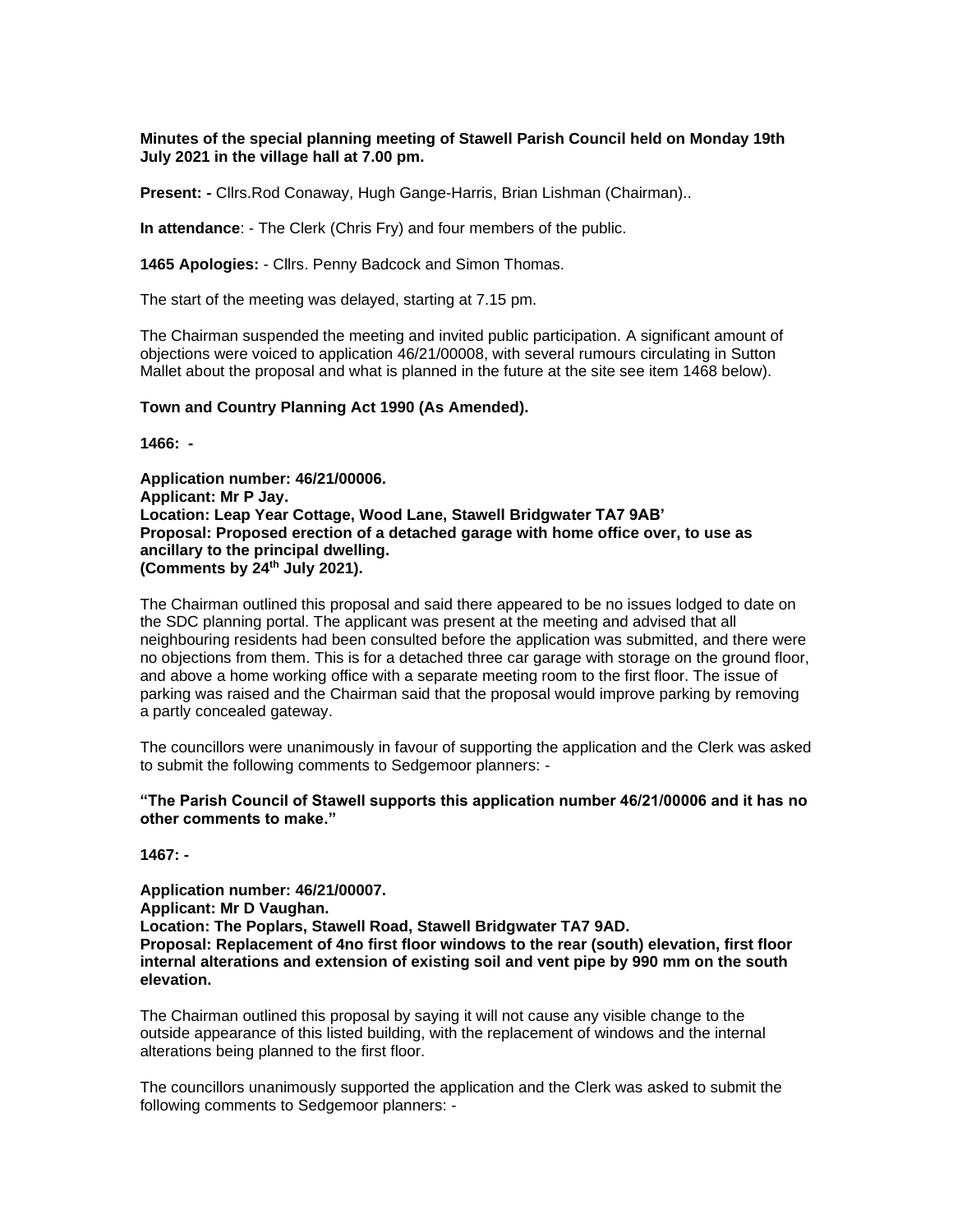**"The Parish Council of Stawell supports this application number 46/21/00007 and has no other comments to make."**

**1468: -**

**Application number 46/21/00008. Applicant: Moate and Associates. Location: Ballwood View Farm, Moor Road, Stawell Bridgwater TA7 9AW. Proposal: Erection of an agricultural building for the storage for hay and machinery and the formation of a landscape bund.**

The Chairman opened the discussion on this proposal, and said it is for the erection of an agricultural barn measuring 90 feet by 50 feet, which has been disassembled from its previous location at Sydenham Farm on the other side of the motorway and is currently stored on site pending the outcome of this application. The stated purpose is for the storage of hay and machinery and the formation of a landscape bund. Rumours abound around Sutton Mallet, with the applicant stating in conversation with several villagers that his eventual aim is to convert the buildings on the site to establish an equine livery stables centre (including a training ring etc), together with an event/wedding venue for up to 150 guests. It is clear that further development is planned by the fact that a landscape bund is included as part of this application.

Some parishioners have submitted letters of objection to the Parish Council, and are also planning to object directly as well, while others prefer to object at a later stage when further planning applications are made.

The Chairman confirmed that he had received a phone call from the applicant in January 2021, in which the applicant's intentions were outlined, but he confirmed he had not seen any plans. Any wedding venue would prove noisy, although that forms no part of this application, which seeks approval for an agricultural building to provide storage, and the Parish Council has a duty to reflect the views of many in that it represents a gross overdevelopment of an already arguably busy site. There is undoubtedly sufficient storage capacity already in situ.

The size of this small farm is 30 acres, and the owners have taken neighbouring grass keep of about 40 acres, and the hay yield would not require any further storage facilities.

The councillors unanimously agreed that the Clerk should submit the following comments to the Sedgemoor planners: -

"The Parish Council of Stawell objects to this application number 46/21/00008 for the following reasons: -

Bearing in mind the limited size of the Ballwood View farm holding, just some 30 acres, with a further 40 acres of grass keep, making some 70 acres in total, there is already an overabundance of storage facilities available, thereby making the stated purpose of the new farm building as being for hay and machinery storage, unnecessary.

Rumours abound around Sutton Mallet, emulating for the greater part from conversations that the applicant has had with several parishioners that the eventual aim for the establishment is an equine livery centre together with an event/wedding venue for up to 150 guests, with all that that would entail.

Of course, this application should be decided on its stated purpose, but the inclusion of the installation of a landscape bund clearly leads anyone to conclude that further development plans will follow in the future, which will, of course, require the need for future planning approval.